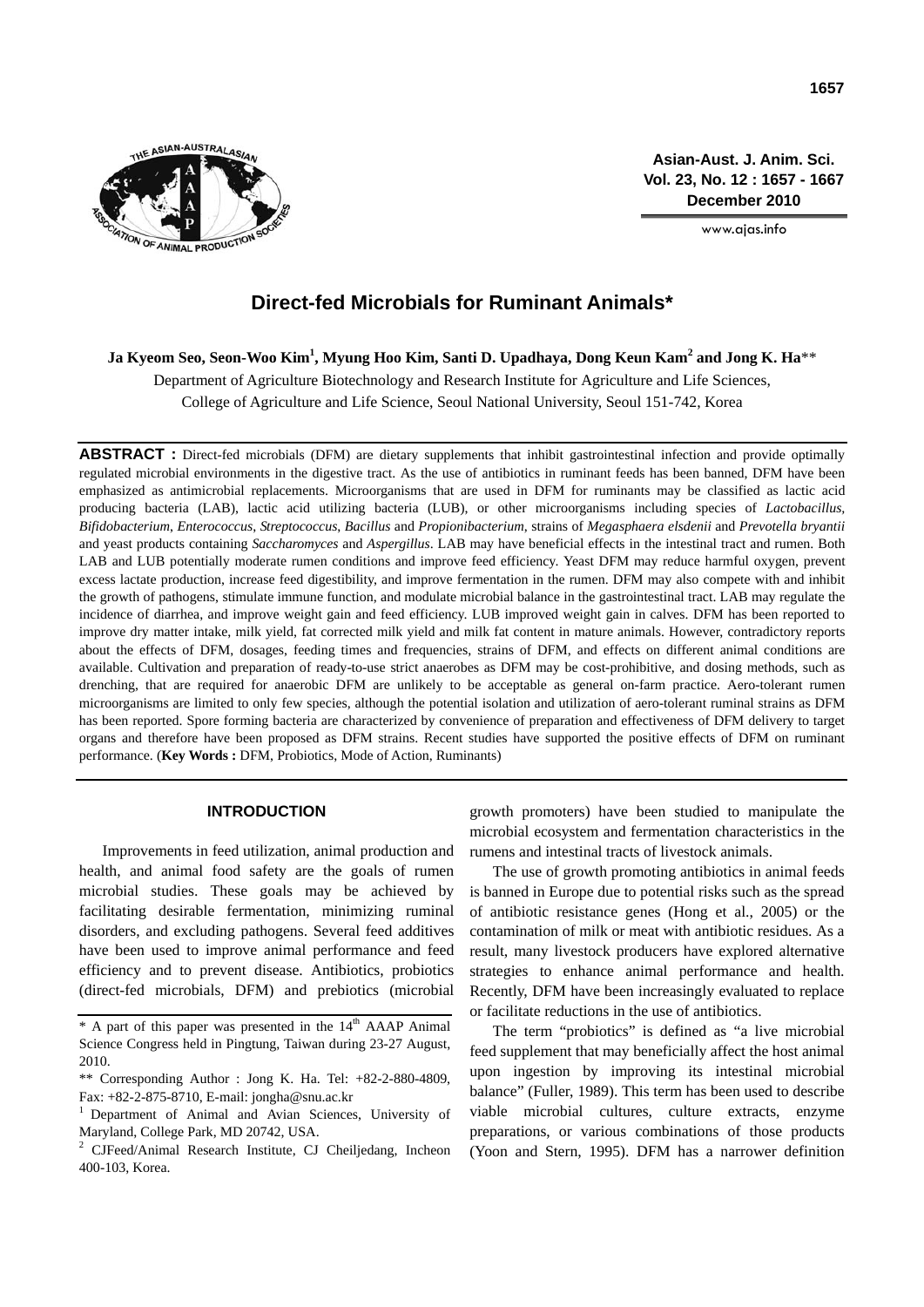relative to probiotics, and are defined as microbial based feed additives.

Practical issues related to the effects of DFM include dosage, timing, strains of DFM, and animal conditions. DFM that target the rumen must be active in the rumen and remain viable during delivery, therefore studies of DFM are limited to few species. In this review, we will survey microorganisms that have been studied as DFM and their modes of action as well as their effects in host animals. Convenience of delivery, aero-tolerance of strains and advantages of using spore-forming bacteria as DFM will also be discussed. Species of bacilli were found to be the best DFM candidates for ruminant animals.

# **MICROORGANISMS USED IN DFM PRODUCTS**

Microorganisms used in DFM for ruminants include species of *Lactobacillus*, *Bifidobacterium*, *Enterococcus*, *Streptococcus*, *Bacillus* and *Propionibacterium,* all of which are commonly used in probiotics for human and monogastric animals or as inocula for dairy product processing (Table 1). Other distinctive bacterial species such as *Megasphaera elsdenii* and *Prevotella bryantii* have also been used as DFM to stabilize or improve rumen function. These bacterial DFM strains may be classified as lactic acid producing, lactic acid utilizing, or other microorganisms. In ruminant animals, the rumen is the first organ that DFM reach upon ingestion. DFM grow in the rumen and beneficially modify its microbial ecosystem and (or) fermentation characteristics. The intestinal tract may also provide a habitat for DFM. Lactic acid production and utilization in the rumen is closely related to feed efficiency and animal health. Although bacterial DFM are emphasized, fungal DFM are also common feed additives to ruminant diets (Kung Jr, 2001). Most commercial yeast products contain species of *Saccharomyces* and *Aspergillus*.

## **MODES OF DFM ACTION**

# **Mode of action of DFM in the rumen**

Bacterial DFMs have potential beneficial effects on the post-ruminal gastrointestinal tract, but certain bacterial DFMs were recently found to play a beneficial role in the rumen itself. The modes of action of different DFM sources in the rumen are summarized in Table 2. Lactic acid producing bacteria (LAB) have been proposed to have beneficial effects in the intestinal tract. However, some researchers have suggested that LAB might also have positive effects in the rumen. LAB such as lactobacilli and enterococci might prevent ruminal acidosis in dairy cows (Nocek et al., 2002) by facilitating the growth of ruminal microorganisms adapted to the presence of lactic acid in the

| Table 1. Microorganisms used as DFM for ruminants |  |  |  |  |
|---------------------------------------------------|--|--|--|--|
|---------------------------------------------------|--|--|--|--|

| Genus                          | Species                           |
|--------------------------------|-----------------------------------|
| Lactic acid producing bacteria |                                   |
| Lactobacillus                  | Lactobacillus acidophilus         |
|                                | Lactobacillus plantarum           |
|                                | Lactobacillus casei               |
|                                | Lactobacillus gallinarum          |
|                                | Lactobacillus salivarius          |
|                                | Lactobacillus reuteri             |
|                                | Lactobacillus bulgaricus          |
| <i>Bifidobacterium</i>         | Bifidobacterium pseudolongum      |
|                                | Bifidobacterium thermophilium     |
|                                | Bifidobacterium longum            |
|                                | Bifidobacterium lactis            |
| <i>Streptococcus</i>           | Streptococcus bovis               |
|                                | Streptococcus faecium             |
| <i>Enterococcus</i>            | Enterococcus faecium              |
|                                | Enterococcus faecalis             |
| Lactic acid utilizing bacteria |                                   |
| Megasphaera                    | Megasphaera elsdenii              |
| Propionibacterium              | Propionibacterium shermanii       |
|                                | Propionibacterium freudenreichii  |
|                                | Propionibacterium acidipropionici |
|                                | Propionibacterium jensenii        |
| Other bacteria                 |                                   |
| Prevotella                     | Prevotella bryantii               |
| <b>Bacillus</b>                | <b>Bacillus</b> subtilis          |
|                                | <b>Bacillus licheniformis</b>     |
|                                | Bacillus coagulans                |
| Yeast                          |                                   |
| Saccharomyces                  | Saccharomyces cerevisiae          |
|                                | Saccharomyces boulardii           |
| Fungi                          |                                   |
| Aspergillus                    | Aspergillus oryzae                |
|                                | Aspergillus niger                 |

rumen (Yoon and Stern, 1995) and by stimulating lactic acid utilizing bacteria (LUB).

LUB have also been proposed as DFM and have been used successfully to decrease concentrations of lactate and maintain ruminal pH. *Megasphaera elsdenii* may utilize lactate and prevent drastic pH drops caused by accumulation of lactate in the rumen when fed a highly fermentable diet (Kung and Hession, 1995), and the supplementation of *M. elsdenii* was proposed as a means of preventing acute acidosis in transition animals.

Propionibacteria ferments lactate to propionate. Since propionate is the major precursor for gluconeogenesis in early lactation dairy cows (Reynolds et al., 2003), increments of propionate production in the rumen result in increases of hepatic glucose production (Stein et al., 2006), providing more substrates for lactose synthesis, improving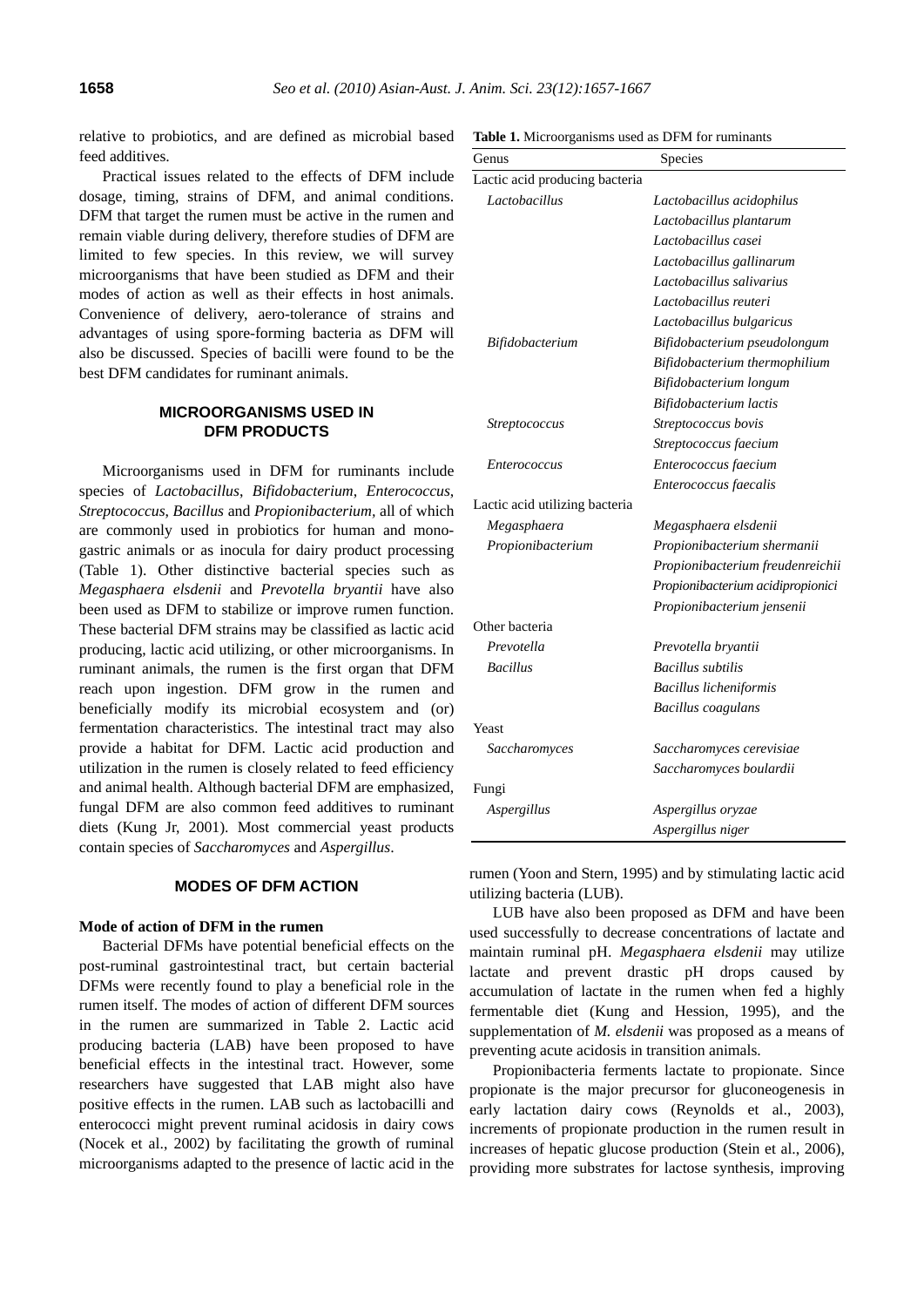|  | <b>Table 2.</b> Modes of action of DFM in the rumen |
|--|-----------------------------------------------------|
|--|-----------------------------------------------------|

| Proposed mechanisms                                                                                                 |
|---------------------------------------------------------------------------------------------------------------------|
| Lactic acid producing bacteria                                                                                      |
| 1. Provision of a constant lactic acid supply                                                                       |
| 2. Adaptation of overall microflora to the lactic acid accumulation                                                 |
| 3. Stimulation of lactate utilizing bacteria                                                                        |
| 4. Stabilization of ruminal pH                                                                                      |
| Lactic acid utilizing bacteria                                                                                      |
| 1. Conversion of lactate to VFA (e.g., Megasphaera elsdenii)                                                        |
| 2. Production of propionic acid rather than lactic acid (e.g., <i>Propionibacterium spp.</i> )                      |
| 3. Increase of feed efficiency                                                                                      |
| 4. Decrease of methane production                                                                                   |
| 5. Increase of ruminal pH                                                                                           |
| Fungal DFM                                                                                                          |
| 1. Reduction of oxygen in the rumen                                                                                 |
| 2. Prevention of excess lactic acid in the rumen                                                                    |
| 3. Provision of growth factors such as organic acid and vitamin B                                                   |
| 4. Increase of rumen microbial activity and numbers                                                                 |
| 5. Improvement of ruminal end products (e.g., VFA, rumen microbial protein)                                         |
| 6. Increase of ruminal digestibility                                                                                |
| energetic efficiency and reducing ketosis (Weiss et al., (Chaucheyras et al., 1995). Chaucheyras et al. (1995) also |
| 2008) In addition increased propionate may reduce reported that S cerevisiae had the ability to provide growth      |

2008). In addition, increased propionate may reduce hydrogen available for methane production in the rumen. Certain species of propionibacteria were reported to modify rumen fermentation and increase the molar portion of ruminal propionate (Stein et al., 2006).

Fungal DFM have been extensively used in ruminants for improving performance and normalizing rumen fermentation. Increases in bacterial numbers recovered from the rumen are the most reproducible effects of dietary yeast supplementation. Rose (1987) suggested that yeasts remove oxygen in the rumen. Yeast cells in the rumen use available oxygen on the surfaces of freshly ingested feed to maintain metabolic activity. Jouany et al. (1999) observed a significant decrease in redox potential, up to -20 mV, in the rumen with yeast supplementation. This change creates better conditions for the growth of strict anaerobic cellulolytic bacteria, stimulates their attachment to forage particles (Roger et al., 1990), and increases the initial rate of cellulolysis. In addition, *S. cerevisiae* was able to compete with other starch utilizing bacteria for fermentation of starch (Lynch and Martin, 2002) leading to the prevention of lactate accumulation in the rumen

reported that *S. cerevisiae* had the ability to provide growth factors, such as organic acids or vitamins, thereby stimulating ruminal populations of cellulolytic bacteria and LUB.

## **Mode of action of DFM in the post-ruminal GIT**

As noted, previous inquiries regarding feeding bacterial DFM to ruminant animals focused on its potential beneficial effects on the post ruminal GIT. Some suggested mechanisms are summarized in Table 3. Proposed roles of beneficial DFM are to:

i) attach to the intestinal mucosa and prevents potential pathogen establishment

ii) maintain lower pH in the GIT thereby inhibiting growth of pathogens

iii) produce antibacterial compounds such as bacteriocin and hydrogen peroxide

iv) modulate immune cells and stimulate immune function

v) modulate microbial balance in the GIT

vi) prevent illness caused by intestinal pathogens or stress

**Table 3.** Modes of action of DFM in the post-rumen GIT

- 1. Production of antibacterial compounds (acids, bacteriocins, antibiotics)
- 2. Competition with pathogens for colonization of mucosa and/or for nutrients
- 3. Production and/or stimulation of enzymes
- 4. Stimulation of immune response by host
- 5. Metabolism and detoxification of desirable compounds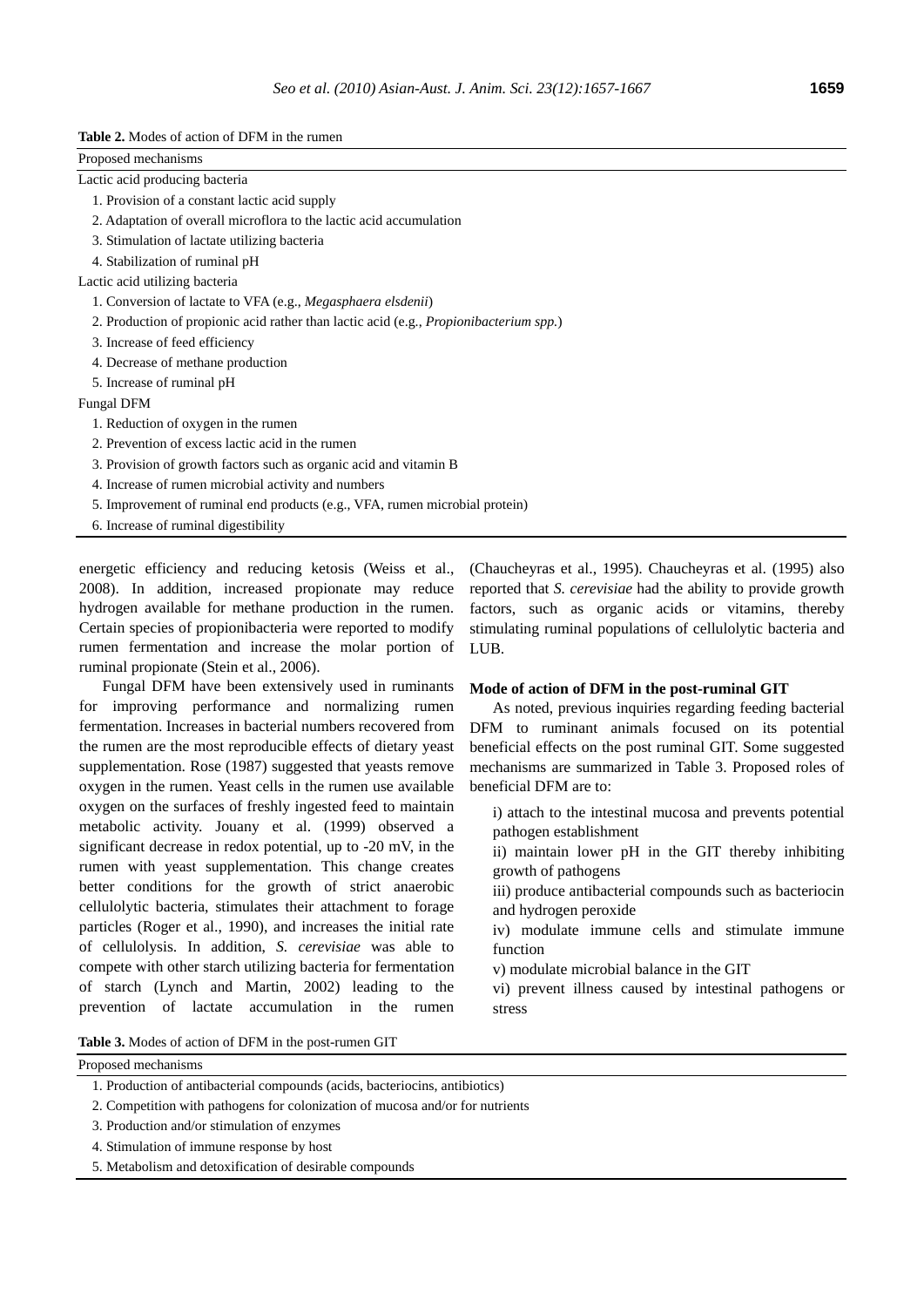Enterotoxin-producing strains of *E. coli* attach to intestinal epithelial cells and mucus to induce diarrhea (Jones and Rutter, 1972). Lee et al. (2003) discovered that *L. rhamonsus* GG could attach to epithelial cells via hydrophobic interactions and limit pathogens from attaching to the enterocytic receptor. Steric hindrance displaces pathogens, which eventually detach from the enterocytic receptor. In addition, *L. rhamonsus* (Lcr35) decreases adhesion of enteropathogenic and enterotoxigenic *E. coli* and *Klebsiella pneumonia* (Forestier et al., 2001). In other experiments, LAB was able to adhere to the intestinal tracts of mice, protecting animals against *Salmonella Dublin* DSPV 595T (Frizzo et al., 2010). LAB produces lactate and acetate as main metabolic end products. These acids have critical roles in penetrating microbial cells and interfering with essential cell function to reduce intracellular pH (Holzapfel et al., 1995).

Hydrogen peroxide and several bacteriocins produced by LAB are also important compounds due to their competitive exclusion and probiotic characteristics. Hydrogen peroxide can oxidize on the bacterial cell, on sulfhydryl groups of cell proteins and on membrane lipids (Dicks and Botes, 2010), thereby blocking glycolysis due to the oxidation of sulfhydryl groups in metabolic enzymes such as glucose transport enzymes, hexokinase, and glycerol aldehyde-3-phosphate dehydrogenase (Carlsson et al., 1983). Holzapfel et al. (1995) suggested that LAB produced hydrogen peroxide, which effectively inhibited *S. aureus* and *Pseudomonas spp.*.

LAB bacteriocins were well documented by Cotter et al. (2005). Reuterin, produced by *L. reuteri* when grown anaerobically in the presence of glucose and glycerol (Dicks and Botes, 2010), inhibits the binding of substrates to the subunit of ribonucleotide reductase so that interfering with DNA-synthesis of target microorganisms (Dobrogosz et al., 1989). *Lactobacillus* GG, isolated from humans, was able to produce unidentified antimicrobial compounds that limited the growth of *Staphylococcus spp.*, *Streptococcus spp.*, and *Pseudomonas spp.* in *in vitro* (Silva et al., 1987).

Modulation of host immune function is another mode of action identified by DFM. In the GIT, various immune cells exist such as dendritic cells, natural killer cells, macrophages, neutrophils, and T and B lymphocytes that are aggregated in Peyer's patches, lamina propria, and intraepithelial regions (Krebiel et al., 2003). After DFM are administered to the GIT, they are directly taken up by intestinal epithelial cells via transcytosis. Antigen presenting cells, macrophages or dendritic cells engulf them, finally stimulating an immune response (Dicks and Botes, 2010). Various strains of LAB activate macrophages to produce cytokines that stimulate immune response. Matsuguchi et al. (2003) suggested that *L. casei* Shirota and *L. rhamnosus* Lr23 stimulated macrophages to secrete

TNF- $\alpha$  or promote development of regulatory dendritic cells. Miettinen et al. (1996) also reported that LAB could induce the production of proinflammatory cytokines, TNF- $\alpha$ , and interleukin-6 from human peripheral blood mononuclear cells (PBMC), thereby stimulating nonspecific immunity.

## **EFFECTS OF DFM ON PERFORMANCES**

#### **Young calves**

Since young calves have to digest a significant amount of ration nutrients in their intestines, they may be at risk of intestinal proliferation of detrimental organisms. Neonatal calves are often stressed in new environments, such as transport, weaning, vaccination, and dehorning (Krehbiel et al., 2003). In intensive farm systems, calves are rapidly separated from cows before their intestinal microbiota have completely colonized. This situation might increase the possibility of diarrhea and weight loss. The administration of large amounts of beneficial microorganisms may allow stressed intestinal environments to be colonized and return GIT function to normal more quickly in scouring calves (Kung Jr, 2001). Therefore many studies have been conducted to evaluate the effects of DFM on young calves (Table 4).

Many studies indicated that LAB could regulate diarrhea incidence as well as improve weight gain and feed efficiency when used as a DFM source. Holstein calves supplemented with *L. acidophilus* 27SC had significantly higher colony counts in feces compared to calves fed a control diet. As a result, calves fed *L. acidophilus* 27SC showed significant differences in scour index during weeks 5, 7 and 8 compared with calves fed a control diet and, during weeks 7 and 8 compared with calves fed a mixed lactobacilli diet (Abu-Tarboush et al., 1996). Abe et al. (1995) investigated the effects of oral administration of *Bifidobacterium pseudolongum* or *L. acidophilus* on newborn calves. Oral administration of the two types of LAB improved BW gain and feed efficiency, and reduced frequencies of diarrhea occurrence compared calves that did not receive LAB. The body weight gain was different (p< 0.05) between treated and control groups, but not between groups fed bifidobacteria and lactobacilli. Dicks and Botes (2010) suggested that bifidobacteria produce acetic and lactic acids at a ratio of 3:2, and that these acids may be more effective for the control of gram-negative pathogens and yeasts in the GIT than *Lactobacillus spp.* because acetate is more effective against gram-negative bacteria, moulds and yeasts (Gilliland, 1989).

In recent experiments, LAB were also inoculated into young calves to improve growth performance (Frizzo et al., 2010). Young calves were fed milk replacer and a large quantity of spray-dried whey powder to generate an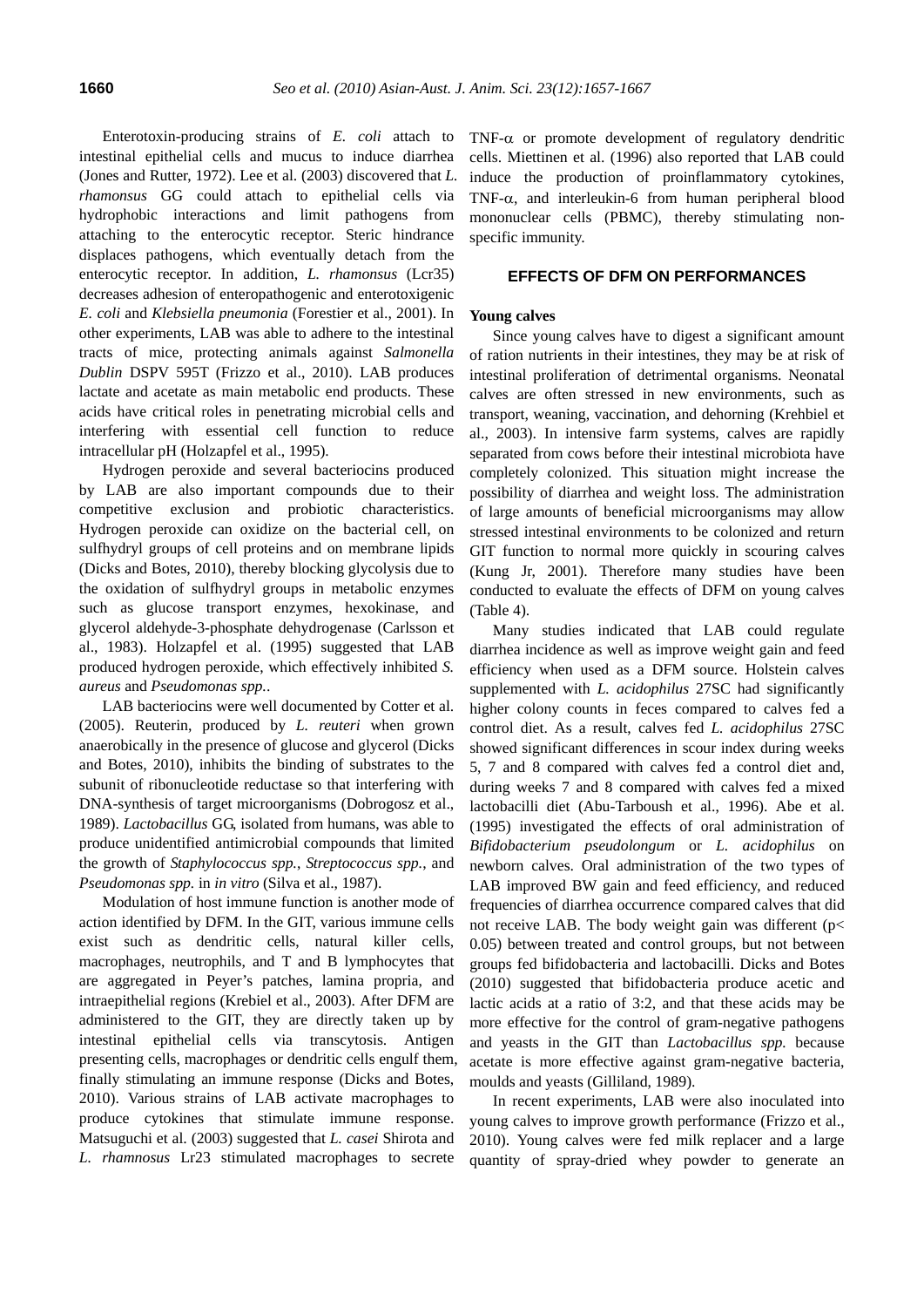| <b>Table 4.</b> The effects of various DFM on calf performance |  |  |
|----------------------------------------------------------------|--|--|
|----------------------------------------------------------------|--|--|

| <b>Strains</b>                                                                                                          | Dose                                                       | Effects                                                                                                                                                                                                                  | References                  |
|-------------------------------------------------------------------------------------------------------------------------|------------------------------------------------------------|--------------------------------------------------------------------------------------------------------------------------------------------------------------------------------------------------------------------------|-----------------------------|
| Aspergillus oryzae                                                                                                      | $5\times10^7$ cfu/ml                                       | Higher total VFA, propionate, and acetate<br>concentrations in the rumen. Cellulolytic<br>bacterial counts tended to be higher than<br>controls.                                                                         | (Beharka et al., 1991)      |
| Lactobacillus acidophilus                                                                                               | $5\times10^7$ cfu/ml                                       | Calves receiving L. acidophilus maintained<br>initial BW, and control calves lost BW until<br>2 wk of age.                                                                                                               | (Cruywagen et al., 1996)    |
| Bifidobacterium pseudolongum<br>Lactobacillus acidophilus                                                               | $3\times10^9$ cfu/ml                                       | Both strains improved ADG, feed efficiency<br>and reduced diarrhea incidence.                                                                                                                                            | (Abe et al., 1995)          |
| Lactobacillus acidophilus<br>Lactobacillus plantarum<br>Lactobacillus<br>acidophilus 27SC                               | Not noted<br>Not noted<br>$1.85\times10^7$ cfu/ml          | Incidence of diarrhea decreased after week<br>calves<br>fed<br><b>DFM</b><br>1<br>containing<br>in<br>Lactobacillus. Lactobacilli increased in<br>feces of calves fed a liquid diet treated with<br>L. acidophilus 27SC. | (Abu-Tarboush et al., 1996) |
| Lactobacillusa<br>acidophilus<br>Propionibacterium freudenreichii                                                       | from<br>$1\times10^6$ cfu/ml<br>to<br>$1\times10^9$ cfu/ml | Calves fed DFM showed lower fecal<br>shedding of E.coli.                                                                                                                                                                 | (Elam et al., 2003)         |
| Propionibacterium jensenii 702<br>(PI702)                                                                               | $1.1\times10^8$ cfu/ml<br>$1.2\times10^{9}$ cfu/ml         | Calves fed PJ 702 exhibited successful<br>gastrointestinal transit of the bacterium.                                                                                                                                     | (Adams et al., 2008)        |
| Lactobacillus acidophilus<br>Saccharomyces<br>cerevisiae                                                                | $1\times10^9$<br>$3\times10^9$<br>cfu/flask/kg             | ADG and feed efficiency were higher in<br>calves receiving probiotics plus enzyme<br>supplements.                                                                                                                        | (Malik and Bandla, 2010)    |
| <b>DSPV</b><br>Lactobacillus<br>casei<br>Lactobacillus salivarius<br>DSPV 315T<br>Pediococcus acidilactici<br>DSPV 006T | $3\times10^9$<br>318T<br>cfu/kg live weight                | Inocula stimulated earlier consumption of<br>starter and earlier development of the<br>rumen.                                                                                                                            | (Frizzo et al., 2010)       |

intestinal imbalance. Under these conditions, calves fed probiotics had higher daily gain, total feed intake, and starter diet intake as well as lower fecal consistency index, indicating that diarrhea incidence was reduced (Frizzo et al., 2010).

Adams et al. (2008) examined the effect of a novel bacterial strain, *Propionibacterium jensenii* 702, isolated in Australia on growth performance. Most bacterial DFM for young calves contain LAB, whereas dairy propionibacteria are rarely used. Propionibacteria can increase propionate and butyrate concentration in the rumen thereby stimulating rumen development. Faecal recovery of *P. jensenii* 702 from the treatment groups from week 2 indicated successful gastrointestinal transit of the bacterium and these calves exhibited higher weight gain during preweaning and postweaning periods.

## **Adult ruminants**

During transition periods, defined as 3 weeks prior to calving to 3 weeks after calving (Grummer, 1995), dairy

cows are stressed due to calving, changing diets to rapidly fermented carbohydrate sources, and lactation. Sudden changes that occur during this time may cause metabolic disorders such as subacute acidosis in dairy cows (Oetzel et al., 2007; Chiquette et al., 2008). In finishing beef cattle, it is also very important to prevent ruminal acidosis caused by highly fermentable feeds. Both dairy and beef cattle fed DFM showed improved growth performance, milk and meat production, and feed efficiency in many experiments (Ghorbani et al., 2002; Nocek et al., 2002; Krehbiel et al., 2003; Stein et al., 2006).

LAB with yeast or LUB has been used as DFM to improve performance of dairy cows. *Enterococcus faecium* with yeast was top dressed in a supplement during both preand postpartum periods. DFM increased dry matter intake, milk yield, and milk protein content during the postpartum period. Blood glucose and insulin levels were higher and NEFA levels were lower for cows receiving DFM during the postpartum period (Nocek et al., 2003). In another study (Nocek and Kautz, 2006), cows supplemented with *E.*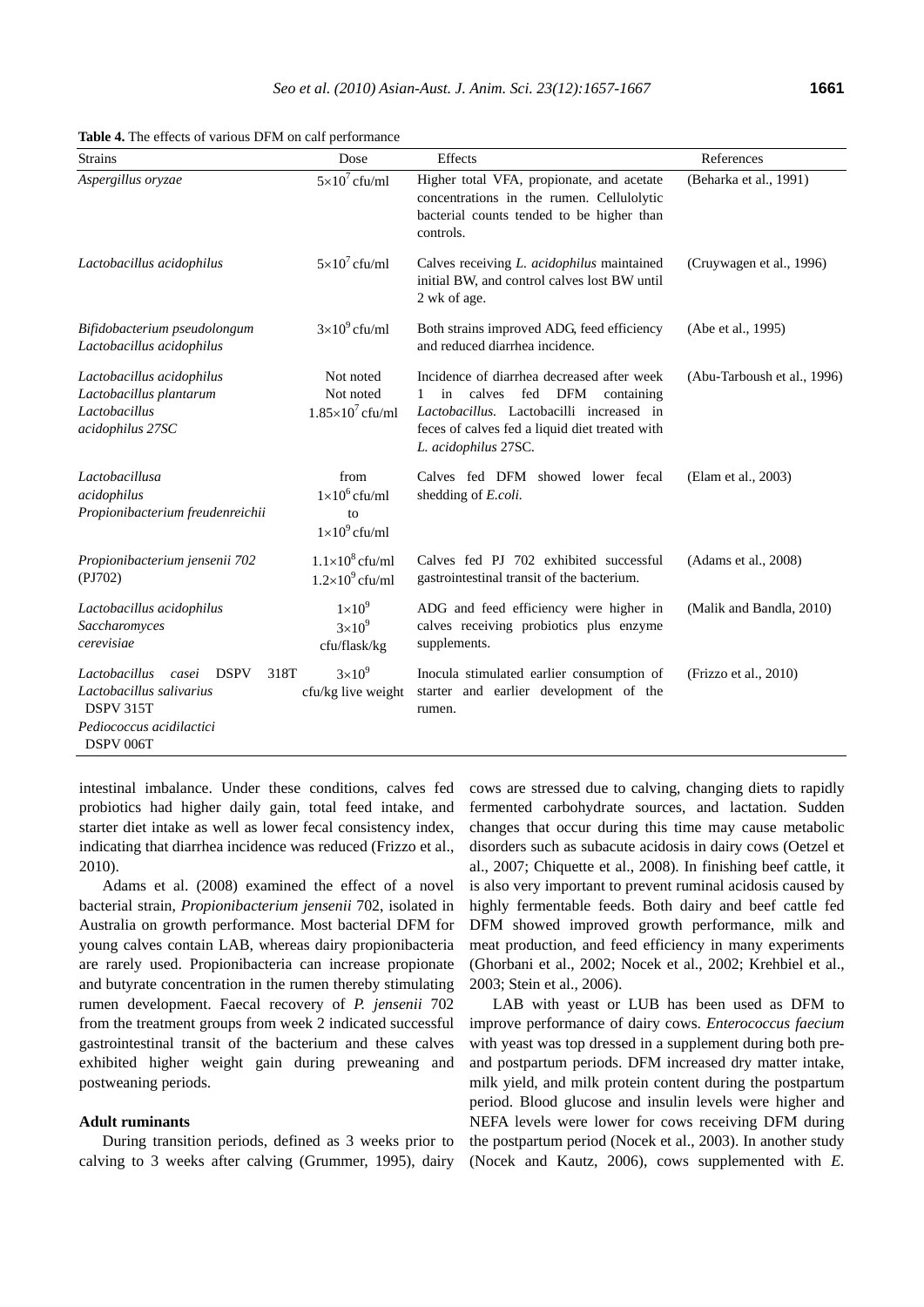| Strains                                                                                                   | Dose                                                                    | Effects                                                                                                                                                                                | References                  |
|-----------------------------------------------------------------------------------------------------------|-------------------------------------------------------------------------|----------------------------------------------------------------------------------------------------------------------------------------------------------------------------------------|-----------------------------|
| <i>Enterococcus</i><br>faecium<br>Lactobacillus plantarum,<br>Sacchromyces<br>cerevisiae                  | from<br>$1\times10^5$ cfu/ml<br>to<br>$1\times10^7$ cfu/ml              | Sustained a higher nadir pH than cows<br>fed $10^6$ or $10^7$ and had a higher<br>digestion rate of high moisture ear corn<br>(HMEC) dry matter.                                       | (Nocek et al., 2002)        |
| Propionibacterium P15<br>Enterococcus faecium EF212                                                       | $1 \times 10^9$ cfu/g                                                   | DMI and ruminal pH were not<br>different. DFM resulted in numerically<br>lower blood CO <sub>2</sub> concentrations and<br>reduced risk of metabolic acidosis.                         | (Ghorbani et al., 2002)     |
| Enterococcus faecium<br>Yeast                                                                             | $5 \times 10^9$ cfu/g<br>$5 \times 10^9$ cfu/g                          | Cows fed DFM consumed more DM,<br>and produced 2.3 kg more milk/cow<br>per day.                                                                                                        | (Nocek and Kautz, 2006)     |
| Propionibacterium P169                                                                                    | $6\times10^{10}$ cfu/cow<br>$6\times10^{11}$ cfu/cow                    | Cow fed high doses and low doses of<br>P169 exhibited 7.1 and 8.5% increases<br>above controls in daily 4% FCM,<br>respectively.                                                       | (Stein et al., 2006)        |
| Lactobacillus acidophilus LA747<br>Propionibacteria freudenreichii PF24<br>Lactobacillus acidophilus LA45 | $1\times10^9$ cfu/cow<br>$2\times10^9$ cfu/cow<br>$5\times10^8$ cfu/cow | No differences in average DMI, yield<br>of 4% FCM, ruminal pH and total VFA<br>concentration in the rumen were<br>observed.                                                            | (Raeth-Knight et al., 2007) |
| Enterococcus faecium<br>Saccharomyces cerevisiae                                                          | $5\times10^9$ cfu/cow/d<br>$5\times10^9$ cfu/cow/d                      | First lactation cows fed DFM produced<br>more milk fat % and second lactation<br>fed DFM<br>received<br>fewer<br>cows<br>antibiotic treatments.                                        | (Oetzel et al., 2007)       |
| Saccharomyces cerevisiae subspecies<br>boulardii CNCM<br>$I-1079$                                         | $0.5$ g of yeast<br>/steer/d                                            | Treatments did not affect DMI, ADG,<br>feed<br>efficiency<br>during<br><b>or</b><br>the<br>experimental period.                                                                        | (Keyser et al., 2007)       |
| Prevotella bryantii                                                                                       | $2\times10^{11}$ cfu/dose                                               | Prevotella bryantii treatment increased<br>milk fat %, concentration of acetate,<br>butyrate,<br>and<br>decreased<br>lactate<br>concentration 2 to 3 h after feeding.                  | (Chiquette et al., 2008)    |
| Propionibacterium strain P169                                                                             | $6\times10^{11}$ cfu/d                                                  | Cows<br>fed<br>P <sub>169</sub><br>had<br>lower<br>concentrations<br>acetate,<br>greater<br>of<br>of<br>propionate,<br>concentrations<br>and<br>higher energetic efficiency.           | (Weiss et al., 2008)        |
| Propionibacterium strain P169<br>Yeast culture                                                            | $6\times10^{11}$ cfu/steer/d<br>56 g/steer/d                            | Feeding P169 tended increased molar<br>proportions of propionate, however did<br>affect<br>ruminal<br>digestibility,<br>not<br>microbial N synthesis, or particulate<br>passage rates. | (Lehloenya et al., 2008)    |

**Table 5.** The effects of various strains of DFM on adult ruminant performance

*faecium* with yeast had higher ruminally available dry matter (DM), consumed more DM during both the pre- and postpartum periods, and produced more milk/cow per day. There were no differences in 3.5% fat-corrected milk between cows supplemented with DFM and controls. There were no differences in milk fat yield or milk protein percentage and yield. Cows consuming DFM had higher blood glucose postpartum, as well as lower betahydroxybutyrate levels both pre-partum and on day 1 postpartum. Oetzel et al. (2007) reported that *E. faecium* plus *S. cerevisiae* increased milk fat percentages when used as DFM for first lactation cows and increased milk protein percentages for second and greater lactation cows during the first 85 DIM. Second-lactation cows receiving DFM also received fewer antibiotic treatments before 85 DIM than cows receiving placebo. Raeth-Knight et al. (2007)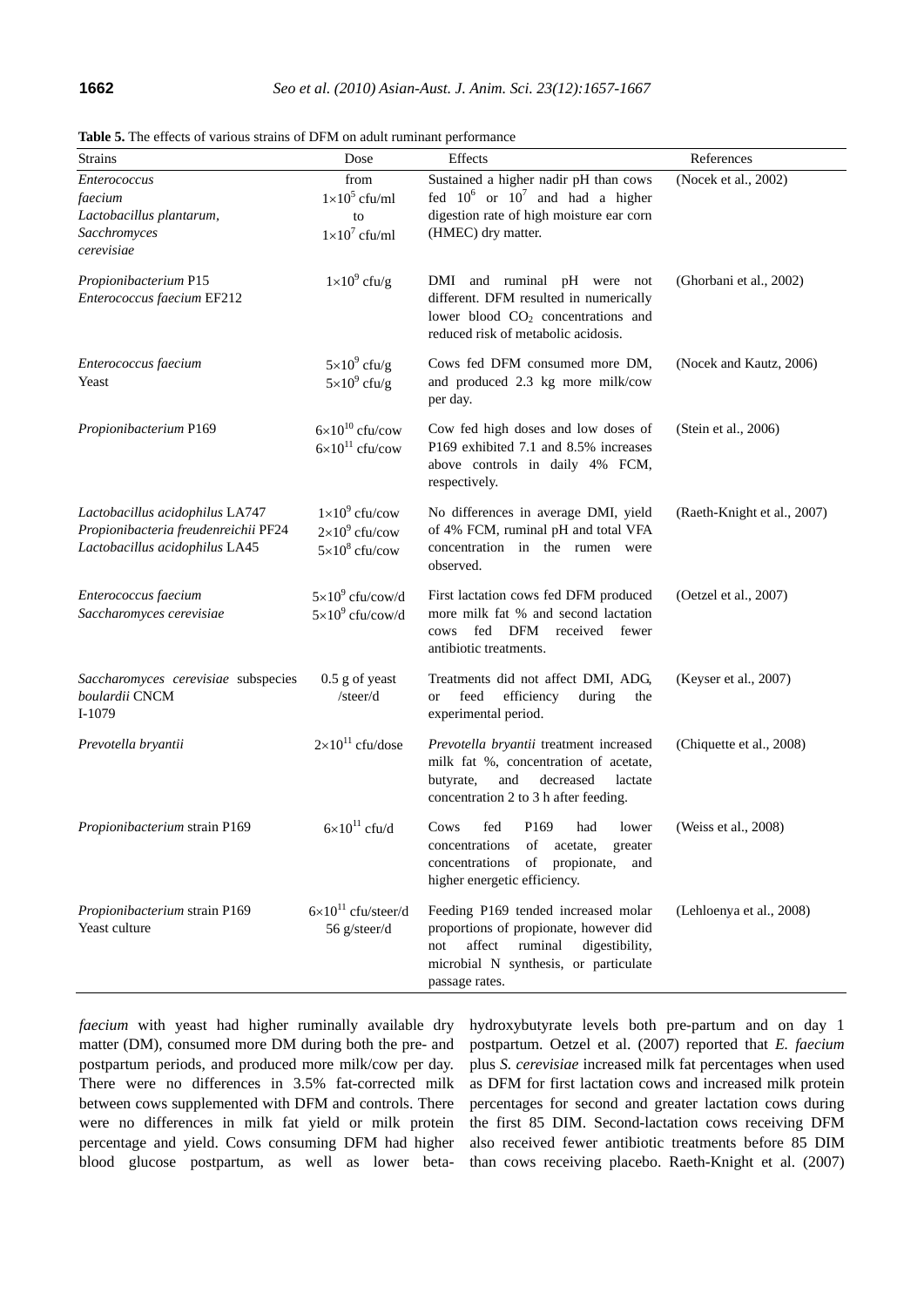evaluated the effects of the combination of *L. acidophilus* LA747 and *P. freudenreichii* PF24 on 84 d dairy cattle performance and 28 d periods ruminal characterizations. DFM was top dressed on the TMR once daily. DFM did not affect performance including DM intake, 4% fat-corrected milk, percentage or yield of milk components, feed efficiency, apparent digestibility of DM, crude protein, neutral detergent fiber, starch, rumen pH or concentrations of ammonia or total volatile fatty acids.

DFM effects in the rumens of dairy cows have been studied in a feeding trial, in which mixtures of *E. faecium, L. plantarum*, and *S. cerevisiae* at a level of  $10^5$ ,  $10^6$ , or  $10^7$ cfu/ml rumen fluid were directly administered via rumen cannula to cows in early lactation once daily for 21 d. Cows fed  $10^5$  cfu sustained a higher nadir pH than cows fed  $10^6$  or  $10<sup>7</sup>$  cfu. Cows fed  $10<sup>5</sup>$  cfu had a higher digestion rate of high moisture ear corn dry matter. Corn silage digestion was higher for cows fed  $10^5$  cfu and  $10^6$  cfu compared to those receiving  $10^7$  cfu (Nocek et al., 2002). Weiss et al. (2008) supplemented dairy cows from 2 wk before anticipated calving to 119 d in milk with *Propionibacterium* strain P169. Cows fed P169 had lower concentrations of acetate, greater concentrations of propionate and butyrate. Plasma and milk glucose or plasma beta-hydroxybutyrate levels were not affected by DFM. Cows fed P169 had greater concentrations of plasma NEFA on d 7 of lactation. Cows fed P169 during the first 17 wk of lactation produced similar amounts of milk with similar composition as cows fed a control diet. Calculated net energy use for milk production, maintenance, and body weight change were similar between treatments, but cows fed the P169 consumed less dry matter, which resulted in a 4.4% increase in energetic efficiency.

Ruminal anaerobic bacteria were also studied as DFM sources for dairy cows. *Prevotella bryantii* 25A was used as a DFM to dairy cows in early lactation (Chiquette et al., 2008). Six cows were given  $2\times10^{11}$  cells/dose of *P. bryantii* 25A, inoculated directly with a syringe through the rumen cannula. Administration of *P. bryantii* 25A did not change milk yield, but tended to increase milk fat in accordance with increased acetate and butyrate concentrations in the rumen. *P. bryantii* 25A also decreased lactate concentration after 2-3 h feeding compared with control treatments, thereby exhibiting the potential to prevent acidosis (Chiquette et al., 2008). Exogenous cellulolytic bacteria have been studied as DFM to improve ruminal fermentation (Chiquette et al., 2007). *Ruminococcus flavefaciens* NJ, isolated from the rumen of a wild moose, was supplemented into the rumens of non-lactating dairy cows fed either a high concentrate or a high forage diet daily. NJ modified the abundances of other cellulolytic bacterial populations, and improved *in sacco* digestibility of timothy hay in the rumen when fed as part of a high concentrate diet. The presence of *Aspergillus oryzae* or *S. cerevisiae*, or a change of concentrate to forage ratio in the diet did not succeed in establishing the new strain in the rumen. In an early study, genetically marked *Ruminococcus albus* was inoculated into the rumen of a goat and the extent of bacterial survival in the rumen was measured (Miyagi et al., 1995). *R. albus*  persisted in the rumen for 14 d at  $10^2$  cells/ml of rumen contents.

# **STRATEGIES OF DFM APPLICATION FOR RUMINANT ANIMALS**

#### **Aero-tolerant microorganisms as DFM sources**

As discussed above, microbials for DFM must be:

i) viable during preparation and delivery to animals

ii) able to survive in digestive environments

Cultivation and preparation of ready-to-use strict anaerobes may be cost-prohibitive. Any dosing method other than adding DFM to the diet is unlikely to be acceptable as a general on-farm practice (Nagaraja et al., 1997), especially for daily dosing. Individual administration may be labor and time-intensive and prohibitive for large feedlots. DFM studies of strict anaerobic bacterial species generally focus on establishment of exogenous or genetically modified strains after short-term administration (Jones and Megaritty, 1986; Robinson et al., 1992; Miyagi et al., 1995; Gregg et al., 1998; Chiquette et al., 2007), while studies of facultative or aero-tolerant anaerobic bacterial species include long-term daily supercharging in the rumen (Swinney-Floyd et al., 1999; Ohya et al., 2000; Elam et al., 2003; Krehbiel et al., 2003). *Synergesties jonesii* (Jones and Megaritty, 1986) and *B. fibrisolvens*  (Gregg et al., 1998) established populations in the rumen, while *R. albus* strain A3 (Miyagi et al., 1995) and *R. flavefaciens* NJ (Chiquette et al., 2007) did not persist in the rumen at effective population sizes. However, repeated dosing increased cell numbers of *R. flavefaciens* NJ in the rumen. The chance to succeed as a DFM with one-time administration may be limited to only a few strains. Therefore, innate or acquired aero-tolerance may be an important criterion for DFM to be useful to supercharge populations daily or establish populations in the rumen.

An experiment was conducted to evaluate potentiality of aero-tolerant rumen LUB (Kim, 2007). Ruminal contents were collected from dairy cattle and enriched in lactic acid media anaerobically via two transfers (N2), and then used as inocula for further enrichments. A strict anaerobic preparation (N6) was enriched through four additional anaerobic subcultures. An aero-tolerant preparation (N2A2N2) was passed through two aerobic subculturing and then two anaerobic enrichments. An aerobic preparation (N2A4) passed 4 aerobic enrichments. When these enrichments were added to acidosis-inducing *in vitro*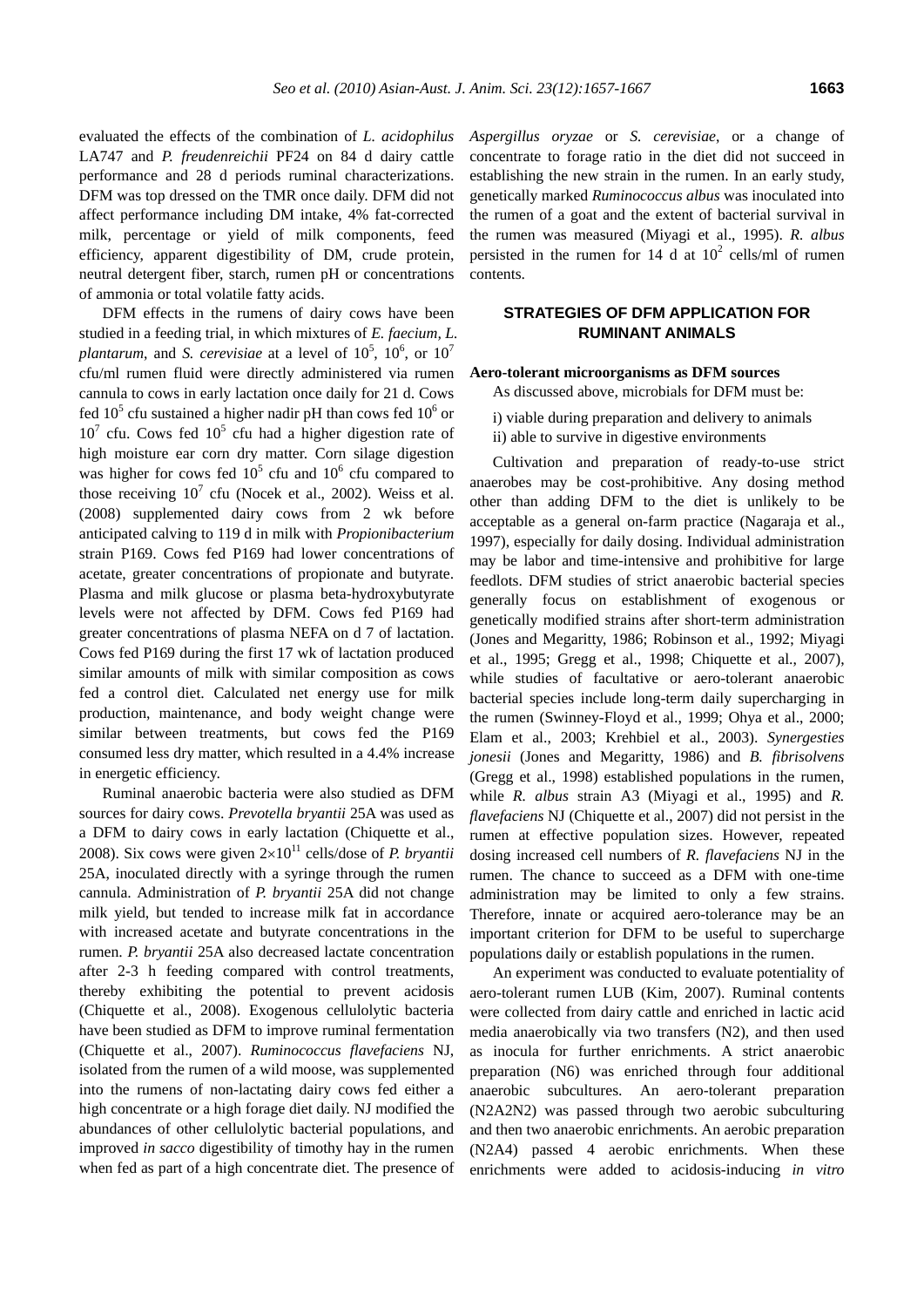| <b>Strains</b>                                                  | Animals            | Effects                                                                                                                                                                                                            | References               |
|-----------------------------------------------------------------|--------------------|--------------------------------------------------------------------------------------------------------------------------------------------------------------------------------------------------------------------|--------------------------|
| <b>Bacillus licheniformis</b><br><b>Bacillus</b> subtilis       | Sheep and<br>lambs | Control group tended to have higher mortality than<br>the DFM treated group and produced significantly<br>more milk.                                                                                               | (Kritas et al., 2006)    |
| <b>Bacillus licheniformis</b><br><b>Bacillus</b> subtilis       | Holstein<br>cows   | Milk yield and protein were increased by<br>supplementation of bacilli.<br><i>Bacillus licheniformis</i> increased ruminal digestibility<br>and total VFA concentration.                                           | (Qiao et al., 2009)      |
| <b>Bacillus</b> subtilis                                        | Holstein<br>calves | shedding<br>presumptive<br>Clostridium<br>of<br>Fecal<br>perfringens at day 7 was reduced in scouring calves<br>treated with electrolytes plus DFM compared to<br>scouring calves treated with electrolytes alone. | (Wehnes et al., 2009)    |
| <b>Bacillus licheniformis</b><br><b>Bacillus</b> subtilis       | Holstein<br>calves | Cows fed DFM had a higher ADG, final live weight.                                                                                                                                                                  | (Kowalski et al., 2009)  |
| <b>Bacillus</b> cereus<br>var. Toyoi<br>Saccharomyces boulardii | Sheep              | Both probiotics enhanced humoral immunity.                                                                                                                                                                         | (Roos et al., 2010)      |
| <b>Bacillus</b> subtilis<br>strain 166                          | Cattle             | There were no dignificant differences observed<br>between treatments for either hide or fecal prevalence<br>of E. coli O157:H7.                                                                                    | $(A$ rthur et al., 2010) |

**Table 6.** Effects of DFM containing bacilli on ruminant performance

ruminal fermentation, N2A4 completely inhibited lactate accumulation, yielded greater total VFA and maintained higher pH than N6 or N2A2N2. Aerobic enrichment may increase the chances to isolate aero-tolerant lactic acidutilizers by reducing strict anaerobes in the culture. The current study also supports the potential use of aero-tolerant rumen microorganisms as DFM for cattle. However, there are only a few species of aero-tolerant microorganisms. Aero-tolerance is required only during delivery to the rumen, and does not guarantee that a microorganism will be effective as DFM.

#### **Spore forming bacteria as DFM sources**

Tolerance of microorganisms to heat is also important for DFM since they have to survive processing during feed production. In general, most yeast and LAB are destroyed by heat during pelleting (Kung Jr, 2001). Spore forming bacteria have advantages as probiotics for humans and animals (Ripamonti et al., 2009). Ripamonti et al. (2009) suggested that the ability to form spores provides probiotics (DFM) with higher resistance to stresses during production and storage processes (Hyronimus et al., 2000) and also higher resistance to gastric and intestinal environmental conditions (Sanders et al., 2003; Hong et al., 2005).

Several recent studies demonstrated the probiotic (DFM) effects of bacilli, spore forming bacteria, on ruminant performance (Table 6). *Bacillus* species have specific mechanisms that inhibit gastrointestinal infection by pathogens or producing antimicrobials.

Kritas et al. (2006) examined the effects of DFM containing *Bacillus licheniformis* and *B. subtilis* on young lambs and milking ewes under field conditions. The addition of DFM tended to reduce the mortality of young lambs and increased the daily milk yield of ewes. Another experiment regarding bacilli DFM was conducted in China (Qiao et al., 2009), and yields of 4% fat corrected milk (FCM), FCM/dry matter intake, and milk protein percentages were increased after *B. licheniformis* supplementation. Total VFA and acetate concentrations were higher with *B. licheniformis* than in the other two groups, *B. subtilis* or animals that received no supplements.

In addition to the practical advantages of spore forming DFM, strong cellulolytic activity may support the potential of bacilli as DFM for ruminant or nonruminant animals by improving fiber digestion in the rumen and/or in the GIT by supplying oligosaccharides to beneficial microorganisms.

#### **ACKNOWLEDGMENTS**

This work was supported by the Technology Development Program for Agriculture and Forestry (Project No. 109024032CG000), Ministry for Food, Agriculture, Forestry and Fisheries, Republic of Korea.

#### **REFERENCES**

Abe, F., N. Ishibashi and S. Shimamura. 1995. Effect of administration of bifidobacteria and lactic acid bacteria to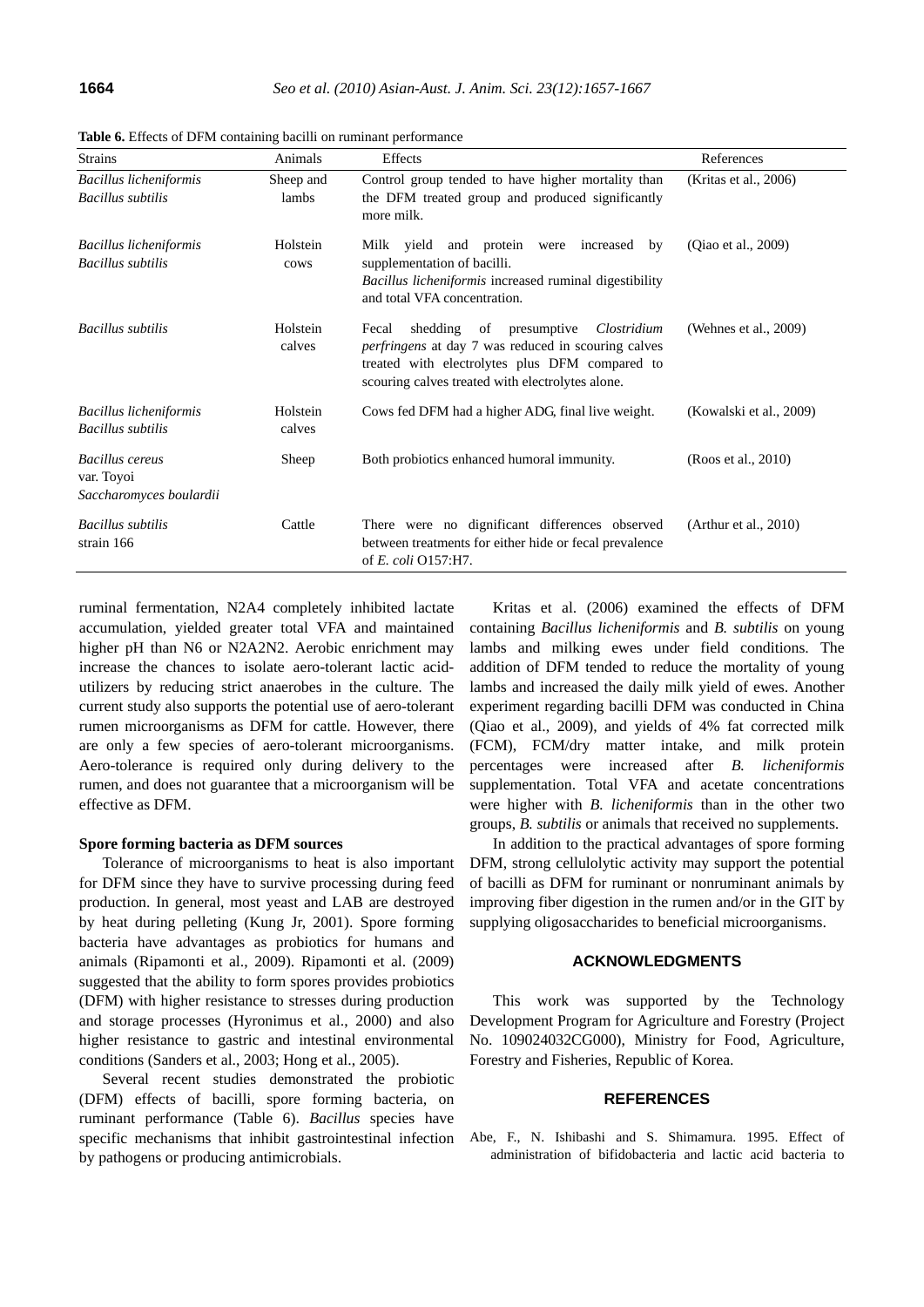newborn calves and piglets. J. Dairy Sci. 78:2838-2846.

- Abu-Tarboush, H. M., M. Y. Al-Saiady and A. H. Keir El-Din. 1996. Evaluation of diet containing lactobacilli on performance, fecal coliform, and lactobacilli of young dairy calves. Anim. Feed Sci. Technol. 57:39-49.
- Adams, M. C., J. Luo, D. Rayward, S. King, R. Gibson and G. H. Moghaddam. 2008. Selection of a novel direct-fed microbial to enhance weight gain in intensively reared calves. Anim. Feed Sci. Technol. 145:41-52.
- Arthur, T. M., J. M. Bosilevac, N. Kalchayanand, J. E. Wells, S. D. Shackelfold, T. L. Wheeler and M. Koohmaraie. 2010. Evaluation of a direct-fed microbial product effect on the prevalence and load of escherichia coli o157:H7 in feedlot cattle. J. Food Prot. 73:366-371.
- Axelsson, L. T., T. C. Chung, W. Dobrogosz and S. E. Lidgren. 1989. Production of a broad spectrum antimicrobial substance by *Lactobacillus reuteri*. Microb. Ecol. Health Dis. 2:131-136.
- Beharka, A. A., T. G. Nagaraja and J. L. Morrill. 1991. Performance and ruminal function development of young calves fed diets with aspergillus oryzae fermentation extract. J. Dairy Sci. 74:4326-4336.
- Carlsson, J., Y. Iwami and T. Yamada. 1983. Hydrogen peroxide excretion by oral streptococci and effect of lactoperoxidase thiocyanate-hydrogen peroxide. Inf. Immunol. 40:70-80.
- Chaucheyras, F., G. Fonty, G. Bertin, J. M. Salmon and P. Gouet. 1995. Effects of a strain of *Saccharomyces cerevisiae* (Levucell SC), a microbial additive for ruminants, on lactate metabolism *in vitro*. Can. J. Microbiol. 42:927-933.
- Chiquette, J., M. J. Allison and M. A. Rasmussen. 2008. Prevotella bryantii 25a used as a probiotic in early-lactation dairy cows: Effect on ruminal fermentation characteristics, milk production, and milk composition. J. Dairy Sci. 91:3536-3543.
- Cotter, P. D., C. Hill and R. P. Ross. 2005. Bacteriocins: developing innate immunity for food. Nat. Rev. Microbiol. 3:777-788.
- Cruywagen, C. W., I. Jordaan and L. Venter. 1996. Effect of lactobacillus acidophilus supplementation of milk replacer on preweaning performance of calves. J. Dairy Sci. 79:483-486.
- Dicks, L. M. T. and M. Botes. 2010. Probiotic lactic acid bacteria in the gastro-intestinal tract: Health benefits, safety and mode of action. Benef. Microbes 1:11-29.
- Dobrogosz, W. J., I. A. Casas, G. A. Pagano, T. L. Talarico, B. M.Sjöberg and M. Karlsson. 1989. *Lactobacillus reuteri* and the enteric microbiota. In: The Regulatory and protective role of the normal microflora (Ed. E. Norin). pp. 283-292. Stockton Press. New York.
- Elam, N. A., J. F. Gleghorm, J. D. Rivera, M. L. Galyean, P. J. Defoor, M. M. Brashears and S. M. Younts-Dahl. 2003. Effects of live cultures of lactobacillus acidophilus (strains np45 and np51) and propionibacterium freudenreichii on performance, carcass, and intestinal characteristics, and escherichia coli strain o157 shedding of finishing beef steers. J. Anim. Sci. 81: 2686-2698.
- Forestier, C., C. De Champs, C. Vatoux and B. Joly. 2001. Probiotic activities of *Lactobacillus casei rhamnosus*: *in vitro*  adherence to intestinal cells and antimicrobial properties. Res. Microbiol. 152:167-173.
- Frizzo, L. S., L. P. Sotto, M. V. Zbrun, E. Bertozzi, G. Sequeira, R.

R. Armesto and M. R. Rosmini. 2010. Lactic acid bacteria to improve growth performance in young calves fed milk replacer and spray-dried whey powder. Anim. Feed Sci. Technol. 157:159-167.

- Fuller, R. 1989. A review: Probiotics in man and animals. J. Appl. Bacteriol. 66:365-378.
- Galyean, M. L., G. A. Nunnery, P. J. Defoor, G. B. Salyer and C. H. Parsons. 2000. Effects of live cultures of *Lactobacillus acidophilus* (Strains 45 and 51) and *Propionibacterium freudenreichii* PF-24 on performance and carcass characteristics of finishing beef steers. Available: http://www.asft.ttu.edu/burnettcenter/progressreports/bc8.pdf. Accessed June 27, 2002.
- Ghorbani, G. R., D. P. Morgavi, K. A. Beauchemin and J. A. Z. Leedle. 2002. Effects of bacterial direct-fed microbials on ruminal fermentation, blood variables, and the microbial populations of feedlot cattle. J. Anim. Sci. 80:1977-1985.
- Gilliland, S. E. 1989. Acidophilus milk products: a review of potential benefits to consumers. J. Dairy Sci. 72:2483-2494.
- Gregg, K., B. Hamdorf, K. Henderson, J. Kopecny and C. Wong. 1998. Genetically modified ruminal bacteria protect sheep from fluoroacetic acid poisoning. Appl. Environ. Microbiol. 64:3496-3498.
- Grummer, R. R. 1995. Impact of changes in organic nutrient metabolism on feeding the transition dairy cow. J. Anim. Sci. 73:2820-2833.
- Holzapfel, W. H., R. Geisen and U. Schillinger. 1995. Biological preservation of foods with reference to protective cultures, bacteriocins and food-grade enzymes. Int. J. Food Microbiol. 24:343-362.
- Hong, H. A., L. H. Duc and S. M. Cutting. 2005. The use of bacterial spore formers as probiotics. FEMS Microbiol. Rev. 29:813-835.
- Hyronimus, B., C. Le Marrec, A. Hadj Sassi and A. Deschamps. 2000. Acid and bile tolerance of spore-forming lactic acid bacteria. Int. J. Food Microbiol. 61:193-197.
- Jones, R. J. and R. G. Megaritty. 1986. Successful transfer of DHP-degrading bacteria from Hawaiian goats to Australian ruminants to overcome the toxicity of Leucaena. Aust. Vet. J. 63:259-262.
- Jones, G. W. and J. M. Rutter. 1972. Role of K88 antigen in the pathogenesis of neonatal diarrhoea caused by *Escherichia coli*  in piglets. Infect. Immun. 6:918-927.
- Jouany, J. P., F. Mathieu, J. Senaud, J. Bohatier, G. Bertin and M. Mercier. 1999. Influence of protozoa and fungal additives on ruminal pH and redox potential. S. Afr. J. Anim. Sci. 29:65-66.
- Keyser, S. A., J. P. McMeniman, D. R. Smith, J. C. MacDonald and M. L. Galyean. 2007. Effects of saccharomyces cerevisiae subspecies boulardii cncm i-1079 on feed intake by healthy beef cattle treated with florfenicol and on health and performance of newly received beef heifers. J. Anim. Sci. 85: 1264-1273.
- Kim, S. W. 2006. Development of a direct-fed microbial for beef cattle. PhD Dissertation. Mich. Stat. Univ. East Lansing, MI.
- Kowalski, Z. M., P. Gorka, A. Schlagheck, W. Jagusiak, P. Micek and J. Strzetelski. 2009. Performance of holstein calves fed milk-replacer and starter mixture supplemented with probiotic feed additive. J. Anim. Feed Sci. 18:399-411.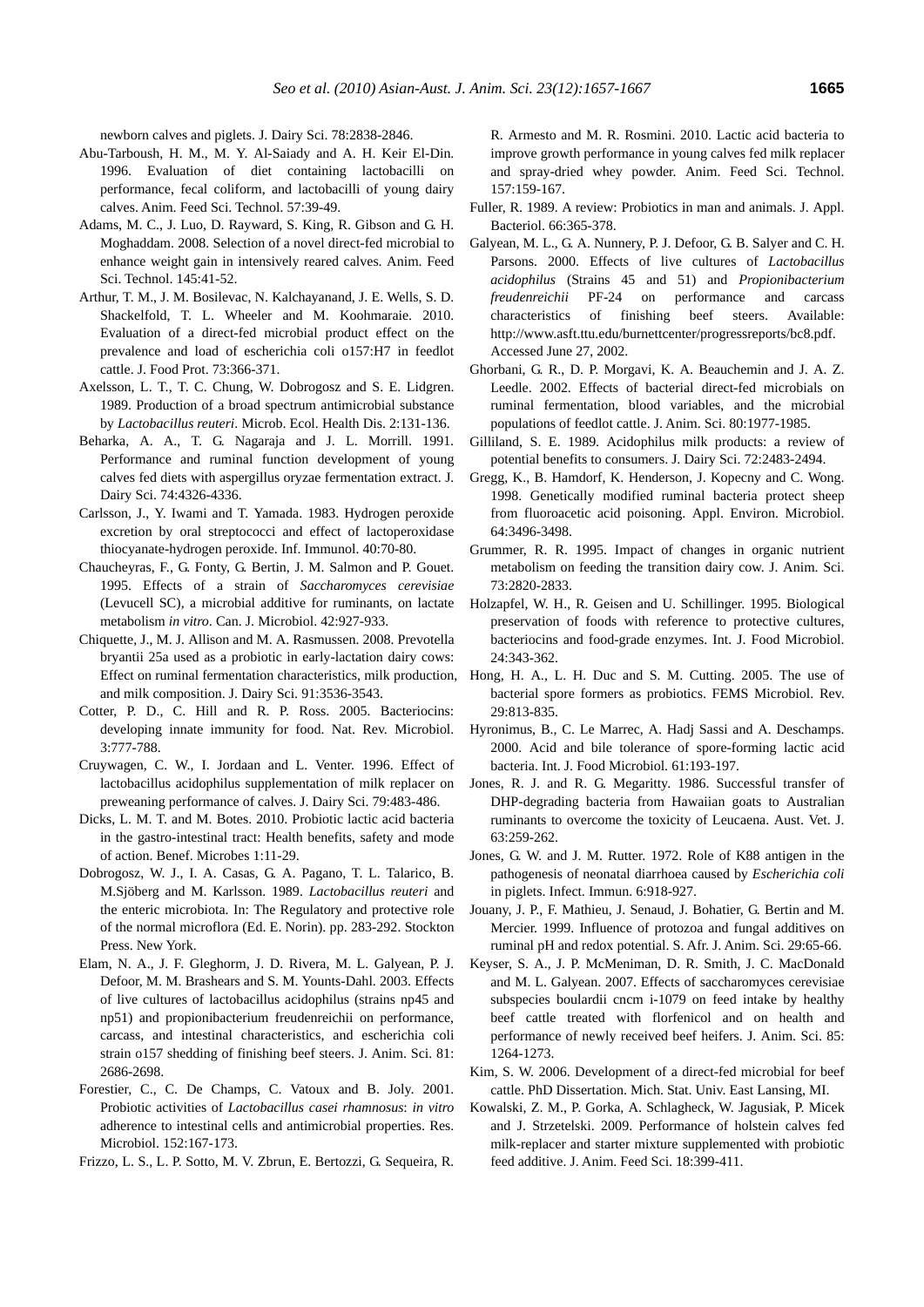- Krehbiel, C. R., S. R. Rust, G. Zhang and S. E. Gilliland. 2003. Bacterial direct-fed microbials in ruminant diets: Performance response and mode of action. J. Anim. Sci. 81:E120-132.
- Kritas, S. K., A. Govaris, G. Christodoulopoulos and A. R. Burriel. 2006. Effect of *Bacillus licheniformis* and *Bacillus subtilis* supplementation of ewe's feed on sheep milk production and young lamb mortality. J. Vet. Med. Series A. 53:170-173.
- Kung, L., Jr. and A. O. Hession. 1995. Preventing *in vitro* lactic acid accumulation in ruminal fermentations by inoculation with *Megasphaera elsdenii*. J. Anim. Sci. 73:250-256.
- Kung Jr, L. 2001. Direct-fed microbials for dairy cows and enzymes for lactating dairy cows: New theories and applications. In: 2001 Pennsylvania State Dairy Cattle Nutrition Workshop, Grantville, PA. pp. 86-102.
- Lee, Y. K., K. Y. Puong, A. C. Ouwehand and S. Salminen. 2003. Displacement of bacterial pathogens from mucus and Caco-2 cell surface by lactobacilli. J. Med. Microbiol. 52:925-930.
- Lehloenya, K. V., C. R. Krehbiel, K. J. Mertz, T. G. Rehberger and L. J. Spicer. 2008. Effects of propionibacteria and yeast culture fed to steers on nutrient intake and site and extent of digestion. J. Dairy Sci. 91:653-662.
- Lynch, H. A. and S. A. Martin. 2002. Effects of *Saccharomyces cerevisiae* culture and *Saccharomyces cerevisiae* live cells on *in vitro* mixed ruminal microorganism fermentation. J. Dairy Sci. 85:2603-2608.
- Malik, R. and S. Bandla. 2010. Effect of source and dose of probiotics and exogenous fibrolytic enzymes (EFE) on intake, feed efficiency, and growth of male buffalo (*bubalus bubalis*) calves. Trop. Anim. Health Prod. 42:1263-1269.
- Matsuguchi, T., A. Takagi, T. Matsuzaki, M. Nagaoka, K. Ishikawa and T. Yokokura. 2003. Lipoteichoic acids from *Lactobacillus*  strains elicit strong tumor necrosis factor a-inducing activities in macrophage through Toll-like receptor 2. Clin. Diagn. Lab. Immunol. 10:259-266.
- Miettinen, M., J. Vuopio-Varkila and K. Varkila. 1996. Production of human necrosis factor a, interleukin 6, and interleukin 10 is induced by lactic acid bacteria. Infect. Immun. 64:5403-5405.
- Miyagi, T., K. Kaneichi, R. I. Aminov, Y. Kobayashi, K. Sakka, S. Hoshino and K. Ohmiya. 1995. Enumeration of transconjugated *Ruminococcus albus* and its survival in the goat rumen. Appl. Environ. Microbiol. 61:2030-2032.
- Nagaraja, T. G., C. J. Newbold, C. J. Van Nevel and D. I. Demeyer. 1997. Manipulation of ruminal fermentation. pp. 523-632 in the Rumen Microbial Ecosystem (Ed. P. N. Hobson and C. S. Stewart). Blackie Academic & Professional, London, NY.
- Nocek, J. E., W. P. Kautz, J. A. Z. Leedle and J. G. Allman. 2002. Ruminal supplementation of direct-fed microbials on diurnal ph variation and *in situ* digestion in dairy cattle. J. Dairy Sci. 85:429-433.
- Nocek, J. E., W. P. Kautz, J. A. Z. Leedle and E. Block. 2003. Direct-fed microbial supplementation on the performance of dairy cattle during the transition period. J. Dairy Sci. 86:331- 335.
- Nocek, J. E. and W. P. Kautz. 2006. Direct-fed microbial supplementation on ruminal digestion, health, and performance of pre- and postpartum dairy cattle. J. Dairy Sci. 89:260-266.
- Oetzel, G. R., K. M. Emery, W. P. Kautz and J. E. Nocek. 2007. Direct-fed microbial supplementation and health and performance of pre- and postpartum dairy cattle: A field trial. J.

Dairy Sci. 90:2058-2068.

- Ohya, T., T. Marubashi and H. Ito. 2000. Significance of fecal volatile fatty acids in shedding of *Escherichia coli* O157 from calves: experimental infection and preliminary use of a probiotic product. J. Vet. Med. Sci. 62:1151-1155.
- Pratt, W. C. 2001. Methods for maintaining and administering live probiotic as feed additives for animals. US Patent 5401501. Available: http://www.patentstorm. us/patents/5401501-fulltext. html. Accessed Jun. 15, 2007.
- Qiao, G. H., A. S. Shan, N. Ma, Q. Q. Ma and Z. W. Sun. 2009. Effect of supplemental bacillus cultures on rumen fermentation and milk yield in Chinese Holstein cows. J. Anim. Physiol. Anim. Nutr. 94:429-436.
- Raeth-Knight, M. L., J. G. Linn and H. G. Jung. 2007. Effect of direct-fed microbials on performance, diet digestibility, and rumen characteristics of holstein dairy cows. J. Dairy Sci. 90: 1802-1809.
- Reynolds, C. K., P. C. Aikman, B. Lupoli, D. J. Humphries and D. E. Beever. 2003. Splanchnic metabolism of dairy cows during the transition from late gestation through early lactation. J. Dairy Sci. 86:1201-1217.
- Ripamonti, B., A. Agazzi, A. Baldi, C. Balzaretti, C. Bersani, S. Pirani, R. Rebucci, G. Savoini, S. Stella, A. Stenico and C. Domeneghini. 2009. Administration of *Bacillus coagulans* in calves: Recovery from faecal samples and evaluation of functional aspects of spores. Vet. Res. Commun. 33:991-1001.
- Robinson, J. A., W. J. Smolenski, R. C. Greening, M. L. Ogilvie, R. L. Bell, K. Barsuhn and J. P. Peters. 1992. Prevention of acute acidosis and enhancement of feed intake in the bovine by *Megasphaera elsdenii* 407A. J. Anim. Sci. 70 (Suppl. 1):310 (Abstr.).
- Roger, V., G. Fonty, S. Komisarczuk-Bony and P. Gouet. 1990. Effects of physicochemical factors on the adhesion to cellulose Avicel of the ruminal bacteria *Ruminococcus flavefaciens* and *Fibrobacter succinogenes* subsp. *succinogenes*. Appl. Environ. Microbiol. 56:3081-3087.
- Rose, A. H. 1987. Responses to the chemical environment. In: *The Yeasts* (Ed. A. H. Rose and J. S. Harrisson) Vol. 2, Academic Press, London (1987), pp. 5-40.
- Roos, T. B., V. C. Tabeleão, L. A. Dümmer, E. Schwegler, M. A. Goulart, S. V. Moura, M. N. Corrêa, F. P. L. Leite and C. Gil-Turnes. 2010. Effect of *Bacillus cereus* var. Toyoi and *Saccharomyces boulardii* on the immune response of sheep to vaccines. Food Agric. Immunol. 21:113-118.
- Sanders, M. E., L. Morelli and T. A. Tompkins. 2003. Sporeformers as human probiotics: *Bacillus*, *Sporolactobacillus*, and *Brevibacillus*. Compr. Rev. Food Sci. Food Saf. 2:101-110.
- Silva, M., N. V. Jacobus, C. Deneke and S. L. Gorbach. 1987. Antimicrobial substance from a human *Lactobacillus* strain. Antimicrob. Agents Chemother. 31:1231-1233.
- Stein, D. R., D. T. Allen, E. B. Perry, J. C. Bruner, K. W. Gates, T. G. Rehberger, K. Mertz, D. Jones and L. J. Spicer. 2006. Effects of feeding propionibacteria to dairy cows on milk yield, milk components, and reproduction. J. Dairy Sci. 89:111-125.
- Swinney-Floyd, D., B. A. Gardiner, F. N. Owens and T. Rehberger. 1999. Effects of inoculation with either *Propionibacterium* strain P-63 alone or in combination with *Lactobacillus acidophilus* strain LA53545 on performance of feedlot cattle. J.